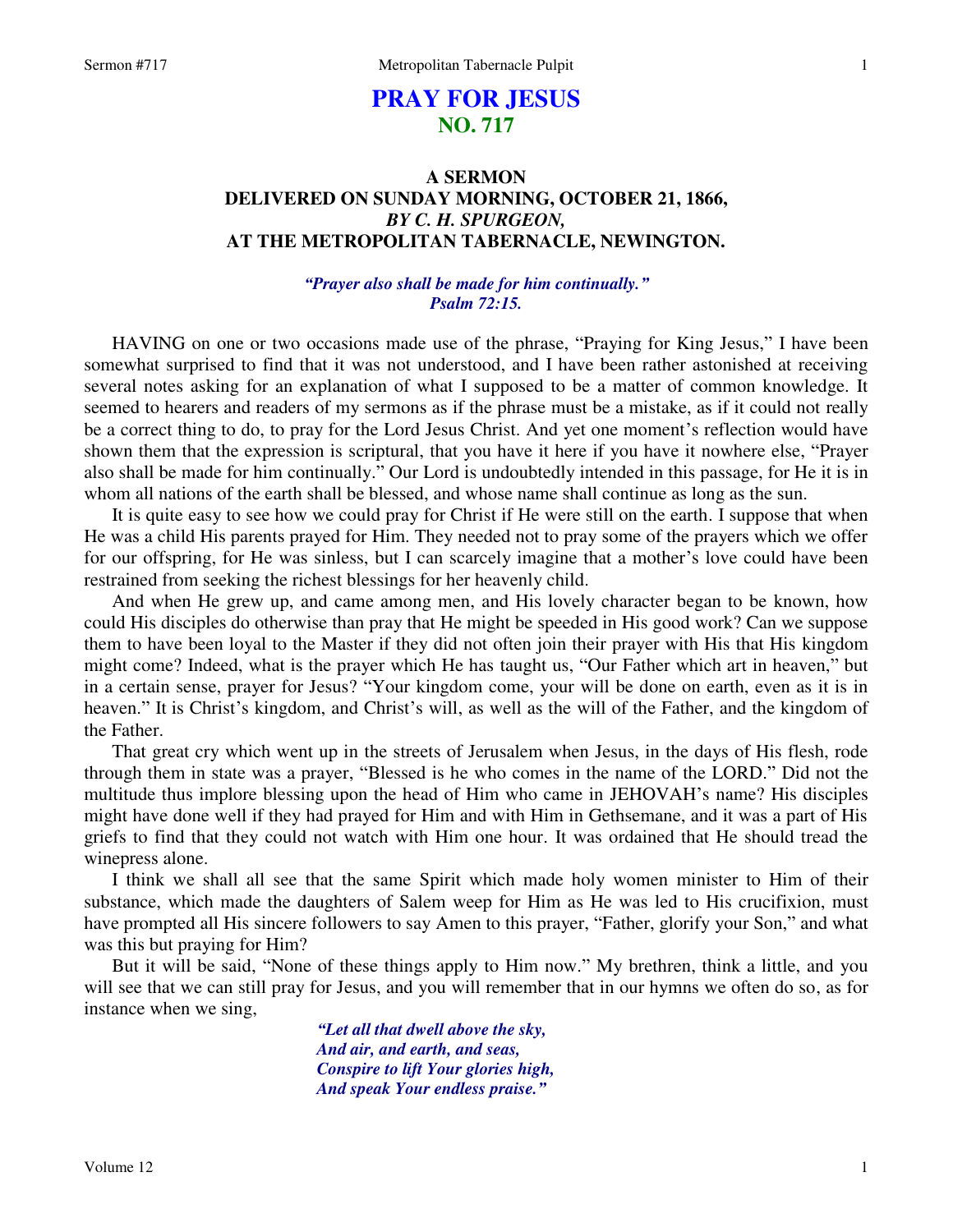For albeit that He is in one sense exalted to the utmost height of glory, and reigns victorious over His enemies, yet in another sense, He is here in the midst of His chosen host, striving with principalities and powers. "Lo, I am with you always, even to the end of the world," is the blessed assurance that Jesus is our Captain in the great fight of faith and is still present in the battlefield. His great cause is here, His enterprise and business are here below.

The work which He undertook to accomplish is not yet accomplished in the person of every one of His elect. His blood has been fully shed and His atonement has been perfected, but those for whom the atonement was made are not yet all gathered in. Many sheep He has which are not yet of His fold. We are therefore to pray for Him, that the good work which He has undertaken may be prospered, and that one by one those whom His Father gave Him may be brought to repentance and to eternal life.

Brethren, the Lord Jesus Christ describes Himself as being still persecuted and still suffering. He said to Saul, "Saul, Saul, why do you persecute me?" He calls His people Himself. They are His mystical body, and in praying for the church we pray for Christ. He is the Head of the body and you cannot pray for the body except you pray for the Head. We must put them all into one prayer.

He is still struggling with the hosts of darkness in His church, still striving for the victory over sin in His people, and His people are waiting and longing for His second advent, which shall fulfill their brightest hopes. We must still pray for Him, not personally, but relatively, for His cause, for His kingdom, for His Gospel, for His people, for His blood-bought ones who as yet are in the ruins of the fall, for His second coming, and glorious reign. In this sense, I take it, the text is meant that "prayer also shall be made for him continually."

And now, brethren and sisters, I want, keeping to the one thought of the text, to show the light which gleams from it.

**I.** And in the first place, if it is so, if we do indeed pray for Christ continually, how this thought ELEVATES THE TONE OF OUR PRAYERS!

Think awhile—there are some prayers which are terribly narrow, selfish, and contracted. The suppliant mentions nothing but his own experience, or at the widest, the trials of his household. He goes through his own private interests and rehearses the sorrows of his own little sphere. He repeats them. He never seems to get beyond them. At family prayer in such a case, "Give us this day our daily bread" seems to be the major petition, and "Forgive us our debts" is perhaps the only other. The man prays like the blind horse at the mill, he travels round, and round, and round continually the same circle of prayer.

Now, if that brother could but get into his mind once and for all that there were a great many others to pray for beside himself and beside his family, if he could remember that Paul wills, in the name of the Holy Spirit, that prayer should be made for all ranks and conditions of men, if such a man could hear all the ministers of Christ saying, "Brethren, pray for us," and could remember that we are to pray for all the household of faith, why that would tend to get the man off his narrow selfishness.

But if he could grasp the still higher thought that in coming to the mercy seat we may come for Christ as well as by Christ, and may have a prayer to pray even for Him, who is the Apostle, and High Priest of our profession, he would surely look upon prayer as being altogether a different thing from what he had conceived it to be. He would get out of that narrow rut and begin to pray something more worthy of a child of God.

Full conviction of this thought would save us from selfishness in connection with those prayers which have a wider circumference, but have their secret center in ourselves. We do pray for the conversion of sinners, but I have been afraid sometimes lest I have been praying for sinners to be converted under my own ministry, with the view of being thought a useful preacher, and it is not impossible that some of you in your classes, seeking to do good, may have desired usefulness with the view of wearing it as a jewel to ornament yourselves, or if you sought not honor for self exactly*,* yet it may have been for some honored person whom your affection has made to be part of yourselves.

Now I do not think I ought to desire conversions for the sake of my minister, even though his ministry may be very dear to me, nor for the honor of my Christian sister or Christian brother, though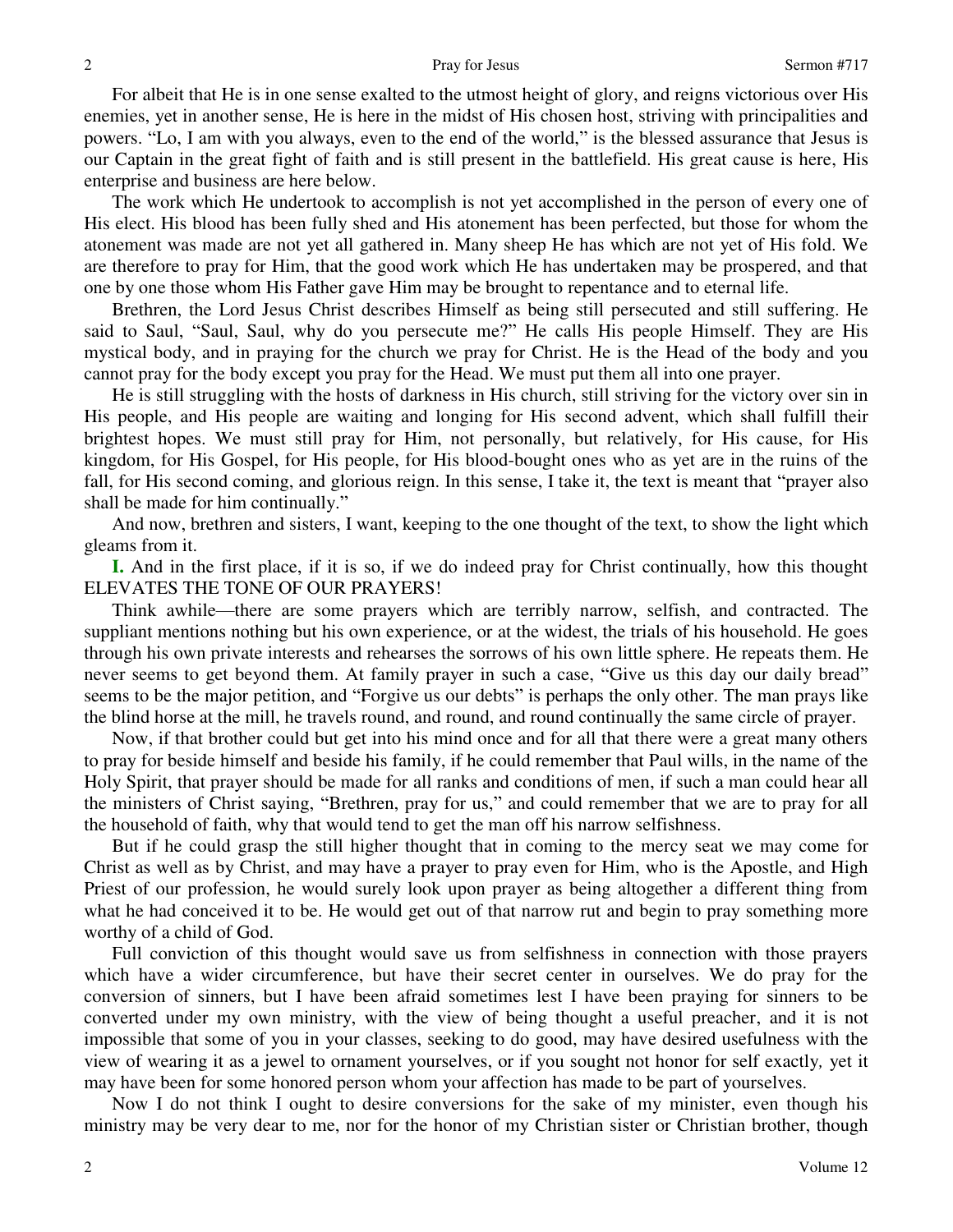#### Sermon #717 Pray for Jesus

their work may be exceedingly precious in my sight. I must take care that I supplicate for souls to be saved, and the kingdom of Christ to be advanced with no sinister aim mingling with the prayer. Now if I pray it for Him, if I pray that sinners may be converted for His glory, to show forth the power of His Gospel, to let men see that the pleasure of the Lord is prospering in His hands, then I shall ask for the mercies which I need with a better grace, and be less likely to "have not, because" I "have asked amiss."

And do you not see also how this would lift us beyond the narrow bounds of sectarianism? I mean just this. There is a possibility of desiring the extension of the Savior's kingdom only in one direction, namely, in that direction in which we are most interested. It is right for a man to love that body of Christians with which he is most intimately connected, and to love them best because he believes that they are most faithful to the truth, but he should not desire their increase merely for the prevalence of a party name. He must desire it for the increase of the one great universal church of Christ, and for the extension of the truth because it is the truth, not because it happens to be a truth which he has received.

I heard a speech the other day by a beloved Wesleyan brother, and it did me much good to hear it. He said, "If God is pleased to scourge us Wesleyans for our sins, and to withhold a large measure of success, I will then pray that he would bless you Baptists, and make up through you what the church may lose through us." When I heard him say it and knew he meant it, I could not but feel my soul knit to such a man, a man who loved the church of Christ and loved it for Christ's sake, for the souls' sake, and for the truth's sake. This is just how all of us ought to feel, that we wish to see all the churches multiply and increase, and wherever truth is preached, wish to see that truth prevail.

Dear friends, if we adopt the thought that we must pray for conversions for Jesu's sake, we shall be uplifted from the realm of jealous bickering. We shall say, "No, I do not desire conversions because of that church, or that man, or that body, nor even merely because of the whole church itself, but I desire the extension of the truth for Christ. I pray for Him." Your minds will be enlarged, your souls will be expanded, and you will have come to the stature of men and women in Christ Jesus.

Moreover, I have noticed, dear friends, that when we can ask for any deliverance as for Christ, we may pray very earnestly against an evil without any bitterness mingling with the prayer. It is the duty of every Christian to pray against Antichrist, and as to what Antichrist is no sane man ought to raise a question. If it is not the Popery in the Church of Rome and in the Church of England there is nothing in the world that can be called by that name. If there were to be issued a hue and cry for Antichrist, we should certainly take up those two churches on suspicion, and they certainly would not be let loose again, for they so exactly answer the description.

Popery anywhere, whether it be Anglican or Romish, is contrary to Christ's Gospel, and is the Antichrist, and we ought to pray against it. It should be the daily prayer of every believer that Antichrist might be hurled like a millstone into the flood and sink to rise no more. If we can pray against error for Christ, because it wounds Christ, because it robs Christ of His glory, because it puts sacramental efficacy in the place of His atonement, and lifts a piece of bread into the place of the Savior, and a few drops of water into the place of the Holy Ghost, and puts a mere fallible man like ourselves up as the vicar of Christ on earth, if we pray against it, because it is against Him, we shall love the persons though we hate their errors. We shall love their souls though we loathe and detest their dogmas, and so the breath of our prayers will be sweetened, because we turn our faces towards Christ when we pray. We are to pray for Him.

Do you know, dear brethren and sisters, it seems to me to make prayer so sweet to think that we can pray for Him*.* The mercy seat is inestimably precious to us when we can pray there for ourselves, when we can bring the case of a dear child or loving friend, it is a blessing for which to be perpetually grateful. Oh the blessedness of prayer! Our hearts might break for want of a way of expressing our love if we had not this method of telling it out before the mercy seat on the behalf of those dear to us. But beloved, to think that I may pray for Christ, that I may pray for Him who prayed for me, and plead on His behalf who with sighs and tears pleaded on the behalf of poor helpless me! It ought to be a very great comfort to some of you who cannot do much else beside pray for Jesus.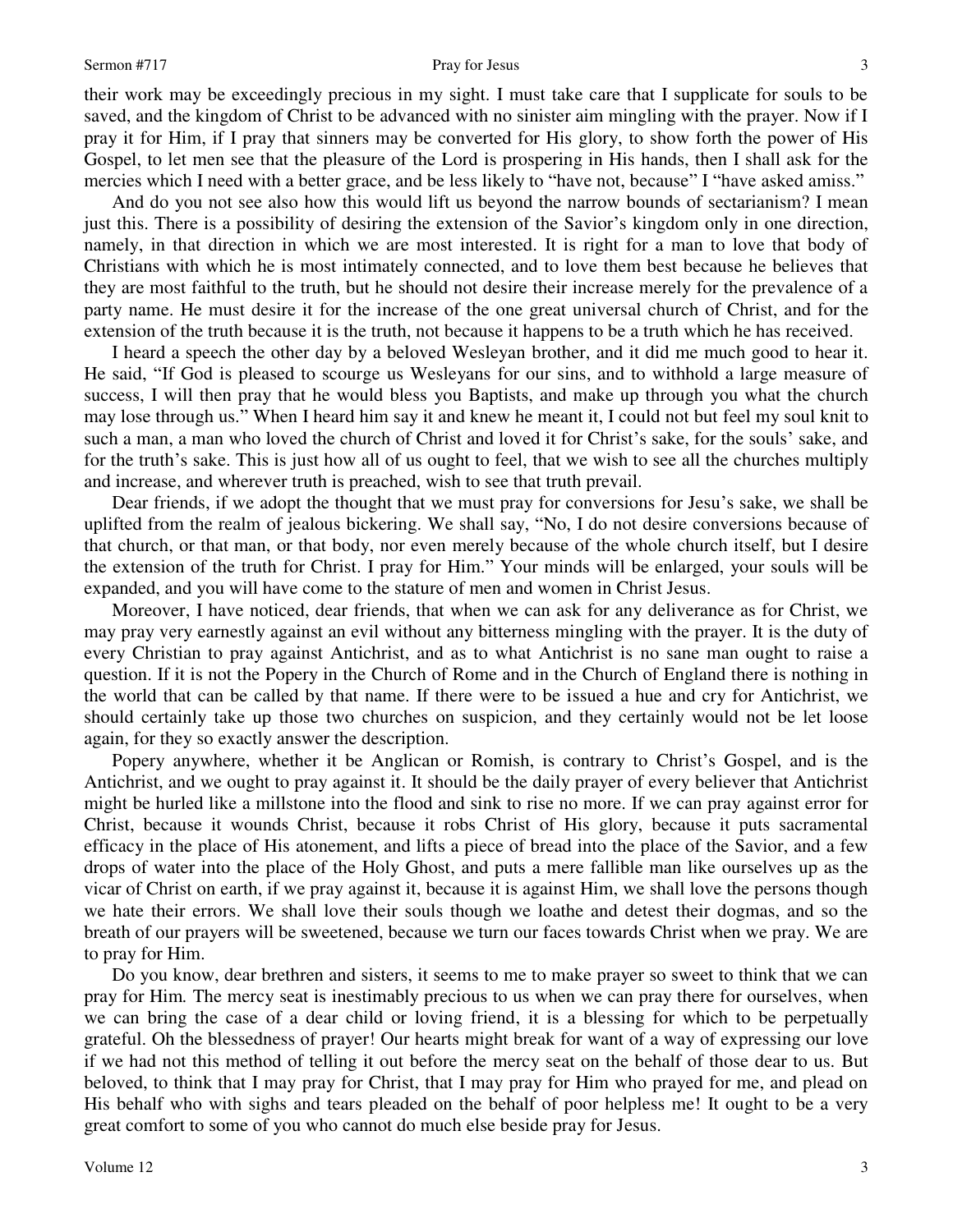I daresay you have thought, "I wish I could preach for Christ," it is a very laudable wish. Covet earnestly the best gifts, but if you feel that you cannot speak to edification, and are thus debarred from that honorable exercise, you must seek another mode of service. Then you have said, "I wish I could give to Christ's cause. If He would make me His steward, if He would trust me with money, how willingly would I consecrate it to Him!" But you have no money and you are perhaps so poor you cannot do anything in that direction, though you would do very much if you could.

Now, what a mercy it is that there is this which you can do. You can pray for Christ, you can come to the treasury and drop in your prayers, and if they are all you have, they will be like the widow's two mites, which were not precious to Christ because they were mites nor because she was a widow, but because they were all her living. Ah! if your prayers are all you can give God, and all your living, drop them into the church's treasury, and say, "Well, I cannot do much else, but my daily constant prayer shall go up that the Lord would prosper the Gospel of His dear Son, and make Him to rule and govern the wide world over."

Dear friends, here is room for questioning ourselves. Have you and I been neglectful in this form of prayer? If we have, I am persuaded that it will cast a flatness and a staleness over all our devotional exercises. If you have not prayed for Christ, I am afraid, dear friend, that much of your own prayer will have been displeasing to God. Remember that the same Christ who tells us to say, "Give us this day our daily bread," had first given us this petition, "Hallowed be your name; your kingdom come; your will be done on earth as it is in heaven."

Do not let your prayers be all about your own sins, your own wants, your own imperfections, your own trials, but let them climb the starry ladder and get up to Christ Himself, and then, as you draw near to the blood-sprinkled mercy seat, offer this prayer continually, "Lord, extend the kingdom of Your dear Son." Such a petition, fervently presented, will tend to elevate the spirit and tenor of our prayers.

**II.** In the second place, praying for Christ will suggest to us MANY THEMES OF PRAYER.

To pray for Christ is a very large topic, for it will bring before us something fresh for every day in the week. I must plead for Christ's cause on earth according to its present condition and circumstances. Consequently, I shall need to keep my eyes open to see in what plight the kingdom of Christ is. As a general looks along the whole line of battle, and sends reinforcements where the line appears to be most weak, so will the true Christian who prays for Christ, look along the line of the church's work and pray most for that which is in the worst state, offering up his prayers for Christ according as Christ's cause seems to need those prayers.

There are some topics which constantly claim our care, you may always pray for them. One is that Christ may have always *enough witnesses for the truth* on earth. Your Lord has said, "Pray you the Lord of the harvest, that he would send forth laborers into his harvest." It is a prayer much forgotten, but it needs to be revived in the church before we shall see much revival. There are many churches now that cannot find pastors. In some districts, especially in America, there are churches by the score without ministers, and apparently they must remain so for years to come.

There is a general complaint throughout all denominations of a shortage of earnest first-class men who shall devote themselves to the ministry, and this shortage must be and will increase until the church takes it up and prays that He who ascended up on high and received gifts for men, would be pleased to give her again her teachers and ministers, and her evangelists, each according to his proper station.

We must pray for men of God, and you need never be afraid that the prayer will be needless in your lifetime, for if we had ten times as many witnesses for Christ, the world wants them. Look at China with its millions, India with its teeming masses, and even our colonies wide and far-spread with a fearful lack of preachers of the Word.

There are large companies of men who speak our own language and who left our own shores, who, for lack of teachers, are almost subsiding into heathendom, and will perish for lack of knowledge unless there is a fresh host raised up of preachers of the cross of Christ. Pray, then, dear friends, that God would find out and equip men to be heralds of peace to the people, and help those of us who labor even beyond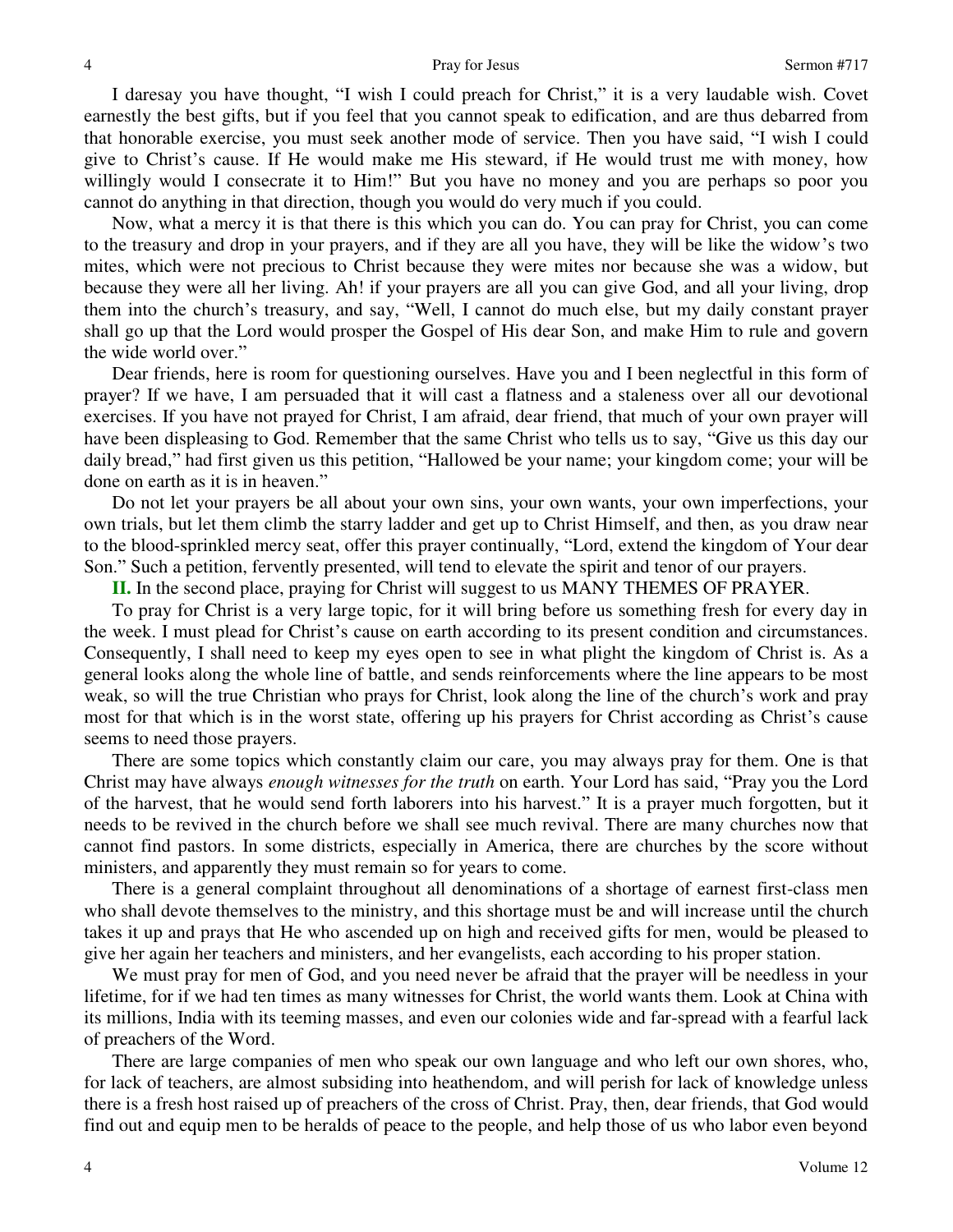#### Sermon #717 Pray for Jesus

our strength, to aid young men whom God has called to His work to get the knowledge which their office requires.

Another prayer may always go with it, namely, *pray for those who are already in the field.* "Brethren, pray for us," said the apostle. If you have nothing to pray for, for yourselves, here stands one before you who needs all your prayers and feels that he needs them, and humbly with his whole heart begs you to let him live in your private devotions. Brethren, we are rich when you enrich us with your supplications, we are strong when you strengthen us with your prayers. A few loving tears shed for us in private will be of more value to us than anything else you can possibly bestow upon us.

Some of my brethren are fainting from want of success, hundreds of them are growing cold because of the coldness of the church members who surround them. Some of them are struggling with poverty all of us, alas! are too weak for the work we have engaged in, pray for us. You are praying for Christ, and if we be His servants, if He has truly sent us, you pray for the Master's business when you pray that the servants may do that business well. You pray for the Owner of the vineyard when you ask that the trimmers of the vines may know how to execute their tasks.

And when these two prayers have passed from your hearts to your lips, there is another—*pray that God would open doors of utterance to us among the people.* Ask that God would send the spirit of hearing throughout this city to begin with, and then throughout all England. It is poor gain that you have the preachers unless the people will listen, the trumpet sounds in vain if men plug up their ears. God can in a moment, as we know by past experience, influence people to say, "Come and let us go up to the house of the Lord."

I believe that through the last visitation of the cholera there is a spirit of hearing in London such as has not been for many years. Thank God for this. Ask that a desire to hear may be continued and increased. Intercede with the great Lord of all that in every country the hearing ear may be bestowed, that God's faithful servants may be cheerfully received, and be enabled to accomplish their errand with a hundred-fold success.

But my brethren, I have only opened the bag, I have only commenced the list of matters for which you could pray if you would really pray for Christ. I would ask you then to pray especially *for the conversion of many souls.* This is Christ's delight, His love, His heart's joy. You were told last Sunday morning that there was "joy in heaven over one sinner who repents." The angels sing, but Christ is the choirmaster there. He is the chief musician, for He has the greatest joy. It is His joy, His heaven to see sinners saved. Pray, pray for Him then.

You are praying for the Shepherd when you pray for the lost sheep. You are praying for the King when you ask that the lost jewels of His crown may be found and set therein. Oh that we loved souls as Christ loves them, then we would hunger and thirst after their salvation! Oh for the tender heart of the weeping Savior, that no soul might go down to hell unsprinkled with our tears!

Brethren, *pray for those who are saved,* or who make a profession of it, that they may be kept from falling into sin. Brethren, you are in an eminent degree praying for Christ when you offer such an intercession, for He is crucified afresh when professors fall. If I had an offer now of losing this right arm or having to endure in this church some such falls as we have had to mourn over, and as the world has seen of late among high professors, I do feel I can say without hypocrisy, I would choose to be cut limb from limb sooner than see those whom I have loved and honored fall from the faith.

For it is a bitter thing to us who are ministers of Christ. It is our curse and plague. It costs us sleepless nights and miserable days when we hear of those who apparently did run well but turn back to the world, who play the Judas (it were bad enough if they played the Peter) and become the devil's servants, though once they wore the uniform of Christ. Pray for professors that they fall not, and as you hope to be kept yourselves, I charge you pray for every tempted soul that his faith fail him not in the trying hour.

Forget not to pray for the church of God that it may be knit together in one. Do not ask that it may be made uniform, that is neither desirable nor probable, but pray that all Christians may be one as the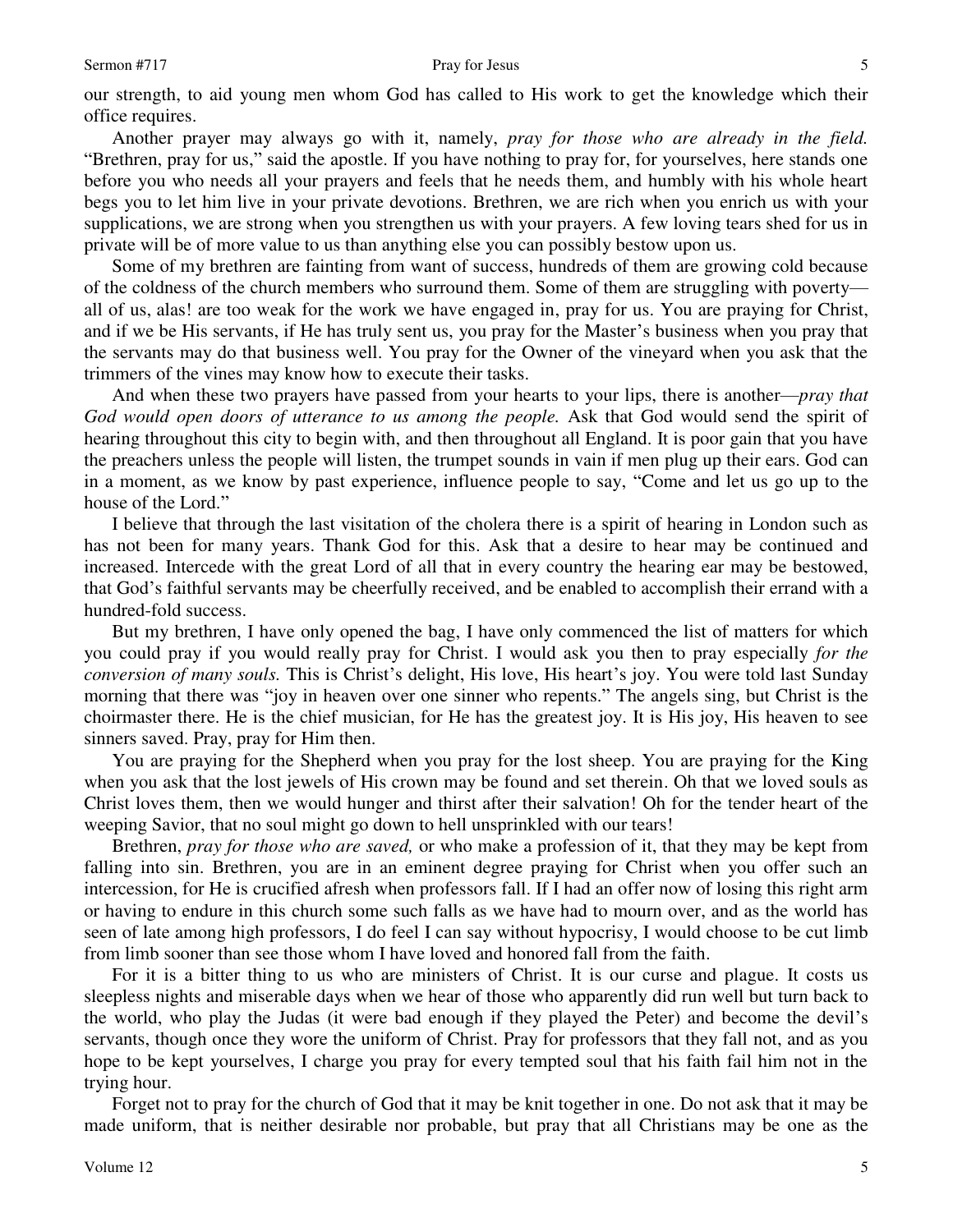Father is one with the Son, that is, one in spirit, so that we, divided as we always shall be as to our thoughts upon many points, may be one in the hope that animates us, in the spirit that actuates us, one in the life of God that pulsates in our souls. Pray that the churches may be knit together in holy love, and may strive together for nothing but the advancement of the faith of Christ.

Nor have I done. When you have thus prayed for Christ, and I am sure it is all for Christ if you so pray—then ask that the kingdoms of this world may become the kingdoms of our Lord and of His Christ. Let no ideas of doctrine check you in such a prayer. You are bound to pray it. The example of prophets and of apostles urges you forward, your allegiance to King Jesus should constrain you to it.

You believe that He will come, but believe also the truth, which is equally certain, that He shall have dominion from sea to sea and from the river even to the ends of the earth. Though you may not be able to reconcile that universal reign with the other truth of His coming as a thief in the night, do not try to reconcile it. Believe it because you find it in the Bible and believing it, pray that you may see it.

Do not indulge the thought that Christ is not to reign in China, that He is not to be King where the gods of the heathens rule. My brethren, He is to be so. Do not think He has only suffered upon Calvary to gather out a few from among men, the day is coming when He shall gather out a multitude that no man can number who shall be His in the day of His appearing.

Pray for this. pray for the all-conquering progress of the Gospel of king Jesus. Do not restrict your thoughts and limit your desires. Be ambitious for Christ. Nothing but universal monarchy ought to content you, as only it will content the Master. The little stone cut out of the mountain without hands must fill the whole earth, and every other image, though it is an image of gold or iron, shall be broken in pieces before the dominion of the kingdom of the Lord Jesus Christ. Pray for it, my brethren, pray for it day and night, and let the verse of Dr. Watts be true of you,

### *"For Him shall endless prayer be made, And praises throng to crown His head."*

Thus I have tried to show you that this doctrine of praying for Christ instructs us in a variety of topics. I should again like to ask the question, whether you really have been up to the mark in this, whether there has not been a good deal of negligence upon many of these points? I am afraid I shall have to confess negligence myself, and perhaps most of you will, but do not let us remain satisfied with confession. Let us ask grace that our prayers henceforth shall be larger, wider, broader, more heavenly, more generous, more like the thoughts of the Infinite Mind, while we chiefly and above all things remember the work, and interest, and cause of Christ. As He remembers us, so let us remember Him.

**III.** Thirdly, it appears to me that if we were to look upon our prayers as being in a great measure prayers for Christ, this would tend to inspire us with PECULIAR EARNESTNESS.

I *must* pray for Christ or else I am not *consistent with my profession.* I profess to be His servant, what, and not ask for the success of my Master? I avow myself to be His disciple—a disciple, and not anxious that the truths which I receive from my Teacher should win their way! I call myself His friend. He calls me so in return a friend, and not show myself friendly enough to put up a word of prayer for Him! He has said I am His brother, a brother who does not pray for his brother is most unbrotherly.

Moreover, He has deigned to call the collective body of His people His spouse—a spouse who does not pray for her husband is most unwifely. We must not so act, if we are Christians in deed and in truth. One of the first marks of Christians was that they met together and sang hymns in the honor of one called Christus, and another mark is that they met together and prayed for the extension of the kingdom of one whom they called Jesus.

I have a second reason for so praying, namely, that *gratitude dictates* me to pray. Oh, what has Jesus done for me! When I am praying for His church I am apt to think of her faults, perhaps of her unkindness to me, and my prayer lacks force. But when I pray for Christ, so good, so tender, so self-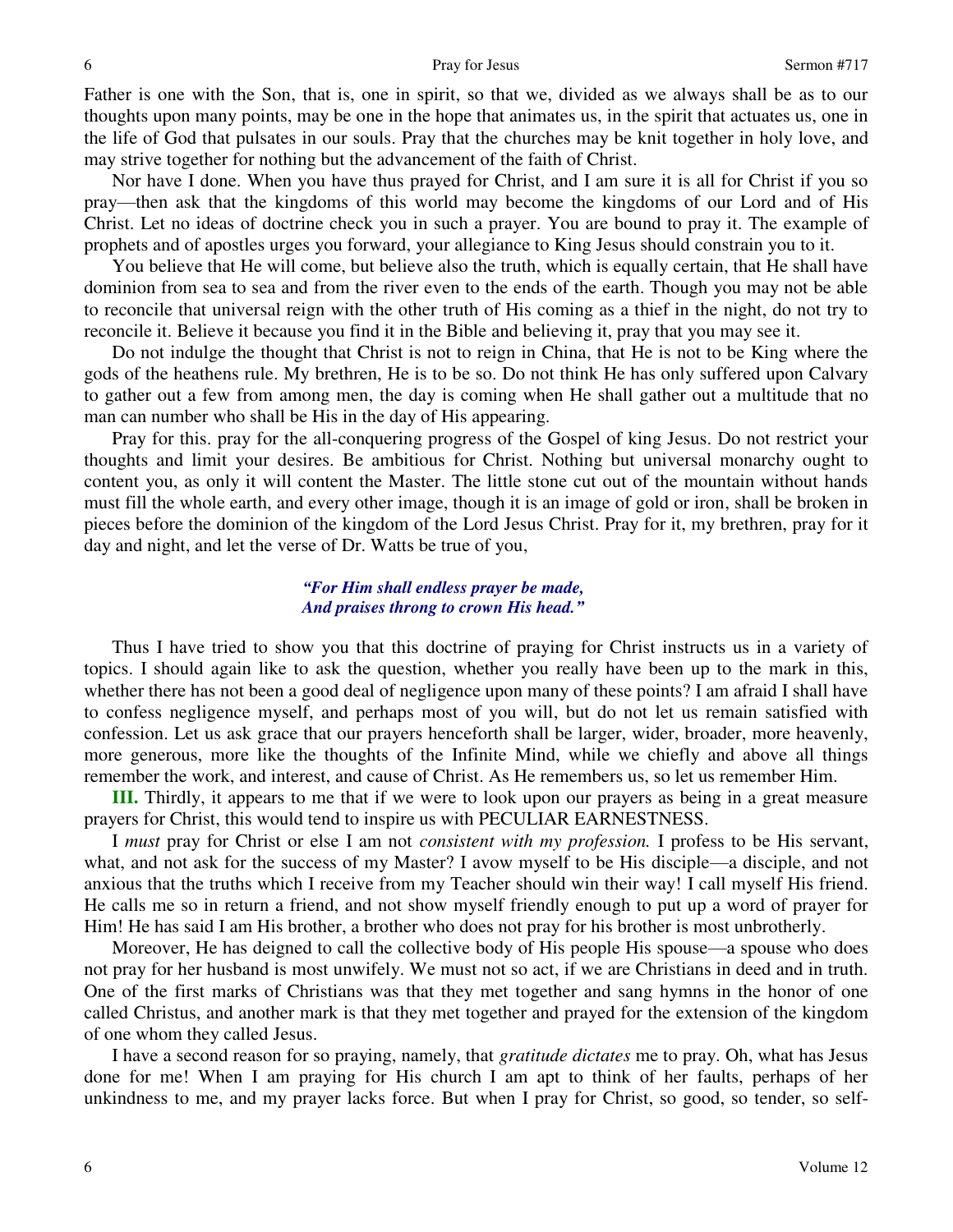### Sermon #717 Pray for Jesus

7

denying, laying down His life for His sheep, bleeding out that life for me*,* for me a sinner, and once His enemy, how can I but pray for Him?

Pray for You, Jesus? This is but a poor return for all Your groans and bloody sweat, and agony for me. I think I shall love prayer more than I have ever done, if I am able to recollect that I can speak a word in God's ear for Him whose blood speaks for me. It will be a delightful satisfaction for me in my times of communion with my Father who is in heaven to say to Him, "and my Father, there is One whom You love, who died on my behalf, though I deserved it not, and I pray You glorify Him, increase His kingdom, help me to honor Him, cause human hearts to feel His power, give Him dominion over tens of thousands of the sons of men."

Does it not, dear friend, quicken the pulse of your prayer? Do you not feel as if you cannot pray at a sluggish rate when you pray for Jesus? I have heard some people say, "I could not speak upon any subject but one," and that one subject has been some kind friend who helped them in time of trouble. "Oh," they say, "I could speak about him, that is a topic I could always find words upon." Someone to whom you are grateful holds a key with which to unloose your tongue. And if you cannot pray for anything else, surely you can, you must, you shall pray for the Lord Jesus.

As both our consistency and our gratitude will thus quicken us to prayer if we pray for Christ, surely *our love to Him* will tend to do the same. Loved of Christ from before all worlds, we love Him in return. We never pray more fervently, I suppose, than for those whom we love best. He who does not love sinners cannot pray aright for them. When we love sinners, then the prayer is fervent, and when we love Jesus, then will the prayer be earnest. Love is the flaming torch to kindle the pile of our devotions.

Brethren, we have something more than love to Christ. We are, if we are true believers, *one with Him*, members of His body. All that concerns Him concerns us, not because we are partners merely, but because we are part and parcel of Himself. There is but one Christ, and His church is one with Him. We, members of His church, are each one in living union with Him. No man, says Paul, ever yet hated his own flesh.

Now, if I, professing to be a Christian, were to neglect Christ, I should be neglecting myself, since He takes me into union with Himself. Do I ask that His kingdom may come? It is a kingdom in which I am to reign. Do I ask that His glory may be increased? It is a glory of which I am to be a partaker. Do I crave that His joy may be full? That joy is to be in me. How can I but pray, when I am one with the Savior for whom I put up my supplications?

I am afraid I cannot put what I mean into words which carry it home to you, but to my own mind it is like a wafer made with honey, which I can roll under my tongue and enjoy in its sweetness, to think that I have the possibility of pleading for Jesus. I feel convinced that it has a tendency to blow up the flame of prayer. I trust that the man who traveled slowly before will all at once put on his speed when he comes to pray for Christ Jesus.

**IV.** Very briefly, in the fourth place. If I can look at my prayers in the light which has been mentioned, it will tend very much to give me SPECIAL ENCOURAGEMENT in offering them at the mercy seat.

He who has to present a petition will go with great confidence when he feels that the person for whom he makes intercession is exceedingly well worthy. Brethren, if I pray for a guilty sinner I may have confidence, but when I pray for such a one as the Lord Jesus, my confidence can have no bounds set to it.

Observe what He is. He is in constant favor with God. "This is my beloved Son, in whom I am well pleased." From the excellence of His character and the dignity of His person, He deserves to be the beloved of His Father, and He is such. He is God's Well-Beloved. It is easy work, then, to plead for Him. Now, if I pray for my minister, for the church, for the conversion of sinners, I may feel a little difficulty, but when I can make sure that I am praying for these for Christ's sake and with a view to His honor, and am thus virtually praying for Christ, why then, if enabled by the Holy Spirit, it becomes easy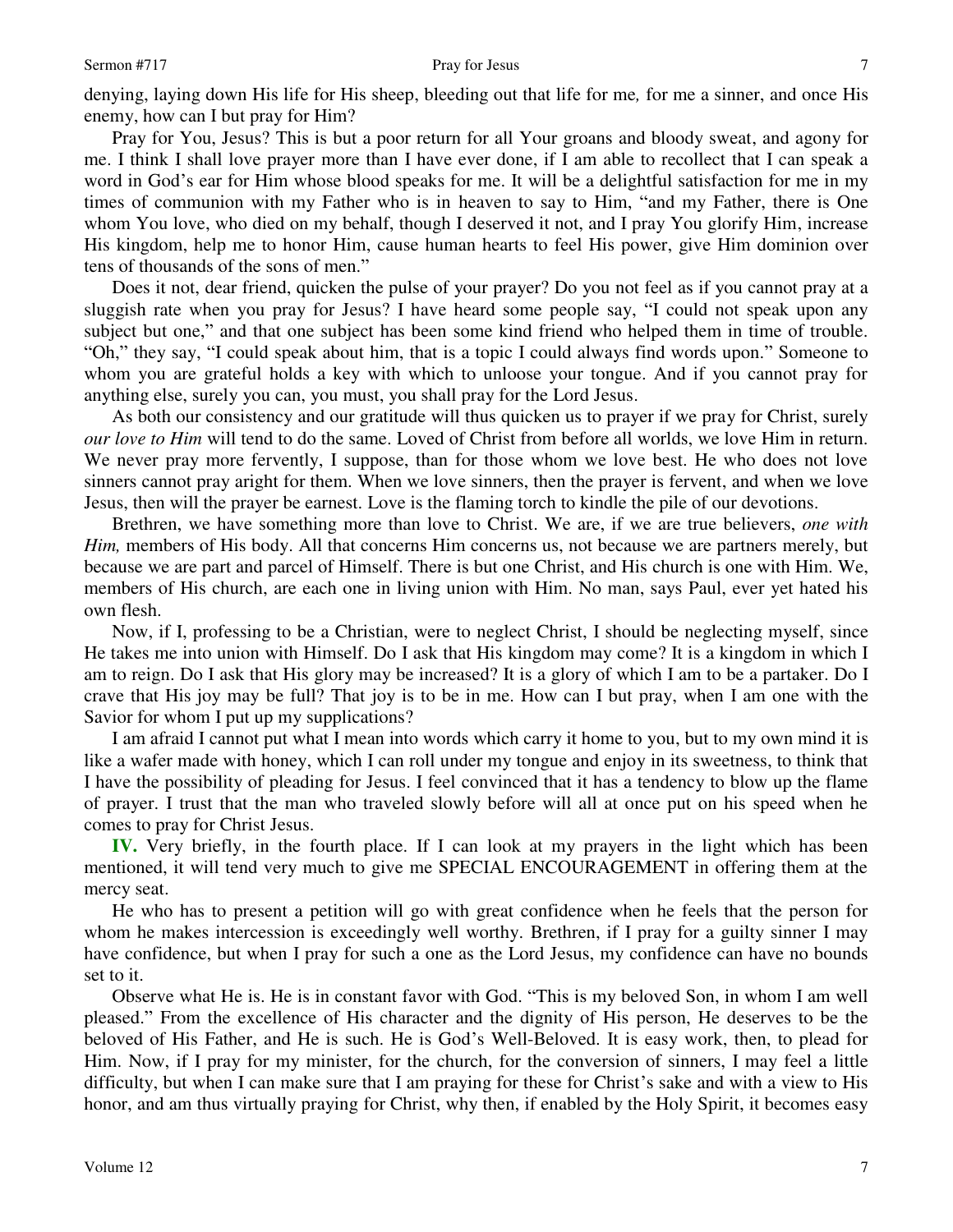to pray because I know I must succeed when I am asking honor for Him whom the King delights to honor.

Brethren, when I think upon the *merits* of Christ in the matter of His mediatorial sufferings, how it encourages me to pray. I ask that He may be crowned who was obedient to death, even the death of the cross. Can this be denied? Is not the crown well-earned? Can the reward be withheld? I ask that the pierced hands may be filled with the scepter, and that the feet once nailed to the cross may be planted upon earth's dominions as upon a footstool. Can it be refused? Am I not asking that which His merit deserves, which His triumph claims and wins?

In this case I have something more to plead, I have *God's promise.* It is written, "He shall see his seed; he shall prolong his days, and the pleasure of the LORD shall prosper in his hands." It is easy work to pray when we are grounded and bottomed, as to our desires, upon God's own promise. How can He who gave the word refuse to keep it? Immutable veracity cannot demean itself by a lie, and eternal faithfulness cannot degrade itself by neglect. God must bless His Son, His covenant binds Him to it. That which the Spirit prompts us to ask for Jesus is that which God decrees to give Him.

Brethren, whenever you are praying for the kingdom of Christ, let your eyes behold the dawning of the blessed day, which draws near, when the Crucified shall receive His coronation in the place where men rejected Him. The cause of Christ is downtrodden now, it shall not be so forever. We have been for centuries like soldiers who keep the field against a foe inveterate and mighty.

We have been wearily waiting in the trenches. We have been mournfully standing behind the bulwarks, but the day is coming when the Master shall say to us what the Hebrew prophet said to Israel's tribes at the Red Sea, "Forward, forward," and then we will be no longer merely keeping the ground but winning province after province for King Jesus. No longer storing our arrows in our quivers that they may be ready for the onslaught, but fitting them to the string and sending them like a mighty shower, we shall march to triumph and to universal victory.

Courage, you who prayerfully work and toil for Christ with success of the very smallest kind, it shall not be so always. Better times are before you. Your eyes cannot see the blissful future. Borrow the telescope of faith, wipe the misty breath of your doubts from the glass, look through it and see the coming glory. Messiah's kingdom comes, the trumpet shall soon sound, peace shall be proclaimed. His saints shall reign in joy.

Before long the millennial era shall begin, and Jesus shall have His own. Behold Him reigning upon the throne of His father David. The kings of the Isles bring him presents, Sheba and Seba offer Him their gifts. It must be so, brethren, Christ has not died merely to win this little island and a few other nations, He has died to redeem this whole round world as a jewel which He will wear in His crown, and He shall have it yet. I say the whole round world shall yet shine like a pearl in His diadem. He must, He shall reign over all nations till every enemy is put under foot.

The sails that whiten every sea shall bear His messengers to the islands of the South, the caravans that cross the desert shall convey His ambassadors to proclaim in the far-off oasis or among the wandering Bedouins His sacred name. The gates of brass which deny Him entrance, must be broken. The bars of iron that shut out His heralds from any land must be snapped. Hoary systems of superstition must crumble, and the moles and bats shall yet be the sole companions of the gods of heathendom.

Rejoice, rejoice, the cause for which you plead is one which heaven ordains to bless. Everlasting decrees stand like lions to guard the throne of Christ. The mighty arm of the Most High is made bare to avenge His own elect. High shall the banner of the cross be lifted. Soon shall the shout of victory make heaven's loftiest arches ring, and hell itself shall tremble at the dreaded sound, for the King immortal, eternal, invisible, must reign and put down all dominion and power, and then shall He give the kingdom to God, even the Father.

**V.** In closing, the last thought which occurred to me was this, when we put our prayer in such a light that we pray for Christ it DEMANDS CONSISTENT ACTION.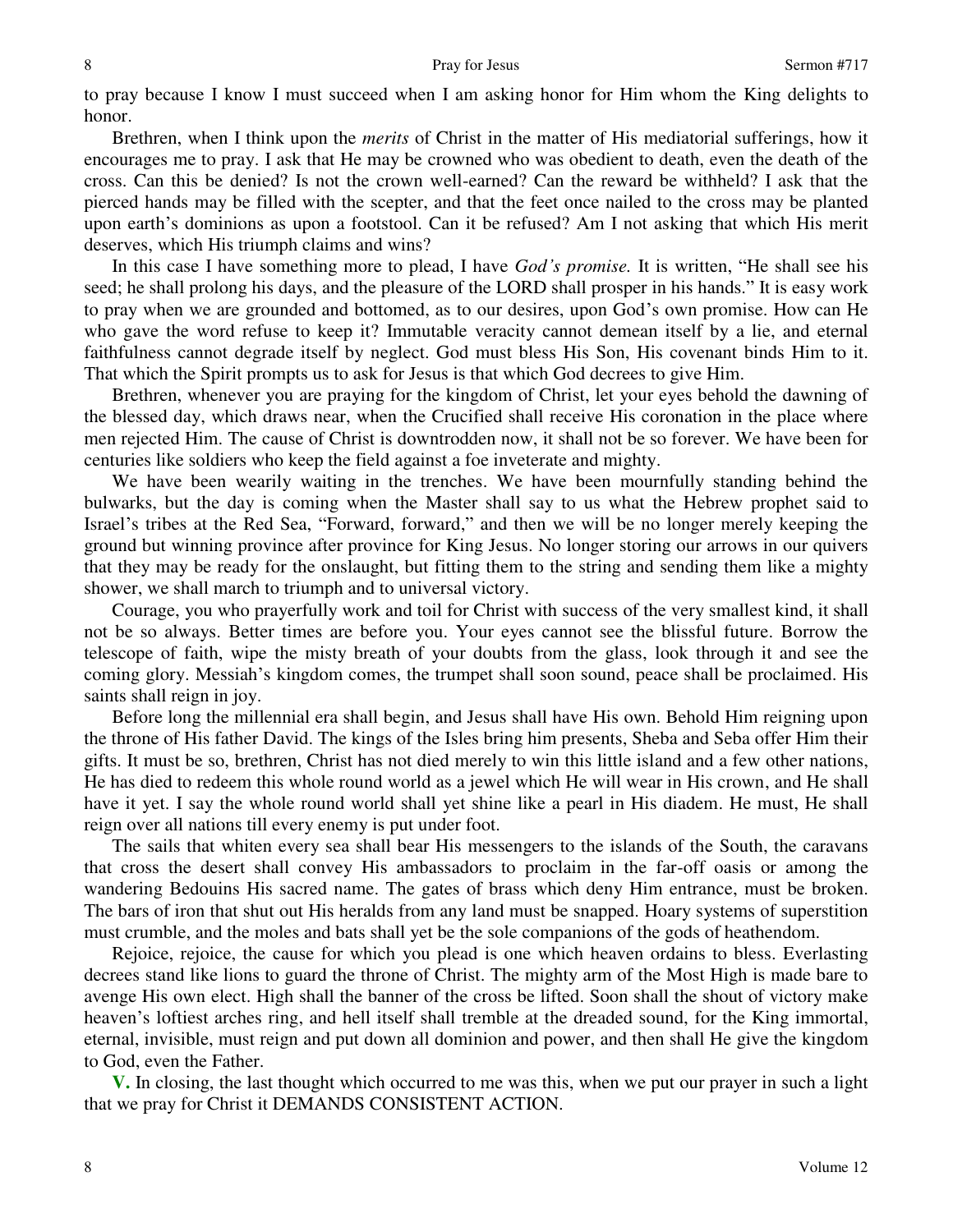I cannot pray for Christ and then rise from my knees, and go and sin against the very kingdom which I hope to spread. I ask you what is it but damnable hypocrisy for a man to say, "Your kingdom come," and then to go out and by inconsistent conduct, pull down the walls of Zion? What shall I say of that professor whose daily life in ordinary business is a continual bespattering the Gospel with mud, and yet he says, "Your kingdom come"? Away with the hypocritical lips which can honor Christ in public, when the hands, the true token of the heart, will afterwards privately pluck down the cross.

Ah, my hearers, how many professors do this! How many that will even give and contribute liberally will afterwards, in the way in which they get their money or seek to get it, or in the conduct of their daily business or in their families, bring infinitely more discredit upon religion than their contributions can ever bring honor to the cross. If you pray for Christ, live like He lived. If you profess to desire His prosperity, do not, I pray you, cause Him to be wounded in the house of His friends.

But further, this is not enough. If I really pray for Christ I must take care to be on my watch to know what to pray for, so as to make my prayer a sensible prayer, a prayer of the understanding. Some members of the church do not know what the church wants at the present moment. They could not plead for Sabbath-schools, for they never take the trouble to inquire into their present condition.

Could some of you pray for our own school as it should be prayed for? You could pray a sort of general hit-or-miss prayer, but you do not know whether the Sunday school is well attended, you do not know whether the teachers are godly young men and women, and knit together in love, or whether they are all divided and split into factions.

We ought to know as church members, it seems to me, something about all the agencies, but all about some one agency in which we take particular concern. And we should get to be acquainted with the condition of the church of which we are members, and also as far as our means will allow us we should be acquainted with the condition of the church of God at large. We should take interest in it, feeling that it is our own concern, and then when we pray we should pray with better spirit, understanding what we are asking for.

Then, friends, if we did this, we are not afraid but what the last thing would be well attended to, namely, that we should take care that we add to our prayers our continual personal service. The old fable of the priest, who would not give the man a farthing, but would give him his prayers, is very like many professors. They pray for the kingdom, but what are they doing?

Many young men who are quietly at home in England ought to be missionaries abroad. Many others who are following their calling successfully ought to have devoted themselves to the ministry. And there are many Christian men who are making money for themselves who have got enough and ought to shut up shop for themselves and keep shop for Christ—they ought to make money for Christ with as much earnestness as I would preach the Gospel for Christ.

I have no doubt that many would thus serve the Master far more eminently than do half the professed preachers. Oh, if you are not doing something for Jesus let your closets chide you, let your hymns, which you have been singing about His coming and His triumph, let them provoke you.

But oh, my brethren, instead of appealing to all these considerations, I shall put it upon this footing. By Him who loved you, if indeed He loved you, by Him who died for you, if indeed you have a share in His passion, by Him who lives for you, if indeed you have been quickened together with Him, by Him who pleads for you this day before the eternal throne, if indeed your names are on His breastplate, I do charge you live to Jesus.

Live now to Him. Live while you live, live with all the possible energy of life. Let the love of Christ be an all-consuming passion with you! Find out some way in which to increase His kingdom. Ah! my hearers, I bless God for you because the most of you are serving Him. I rejoice in you. You are the jewels of my crown of rejoicing, because you do serve the Master. Many of you live even apostolic lives in your eagerness to spread abroad the truth. But alas! some of you I might speak of "even weeping," because you are indifferent and almost dead to the blessed power of love within the soul.